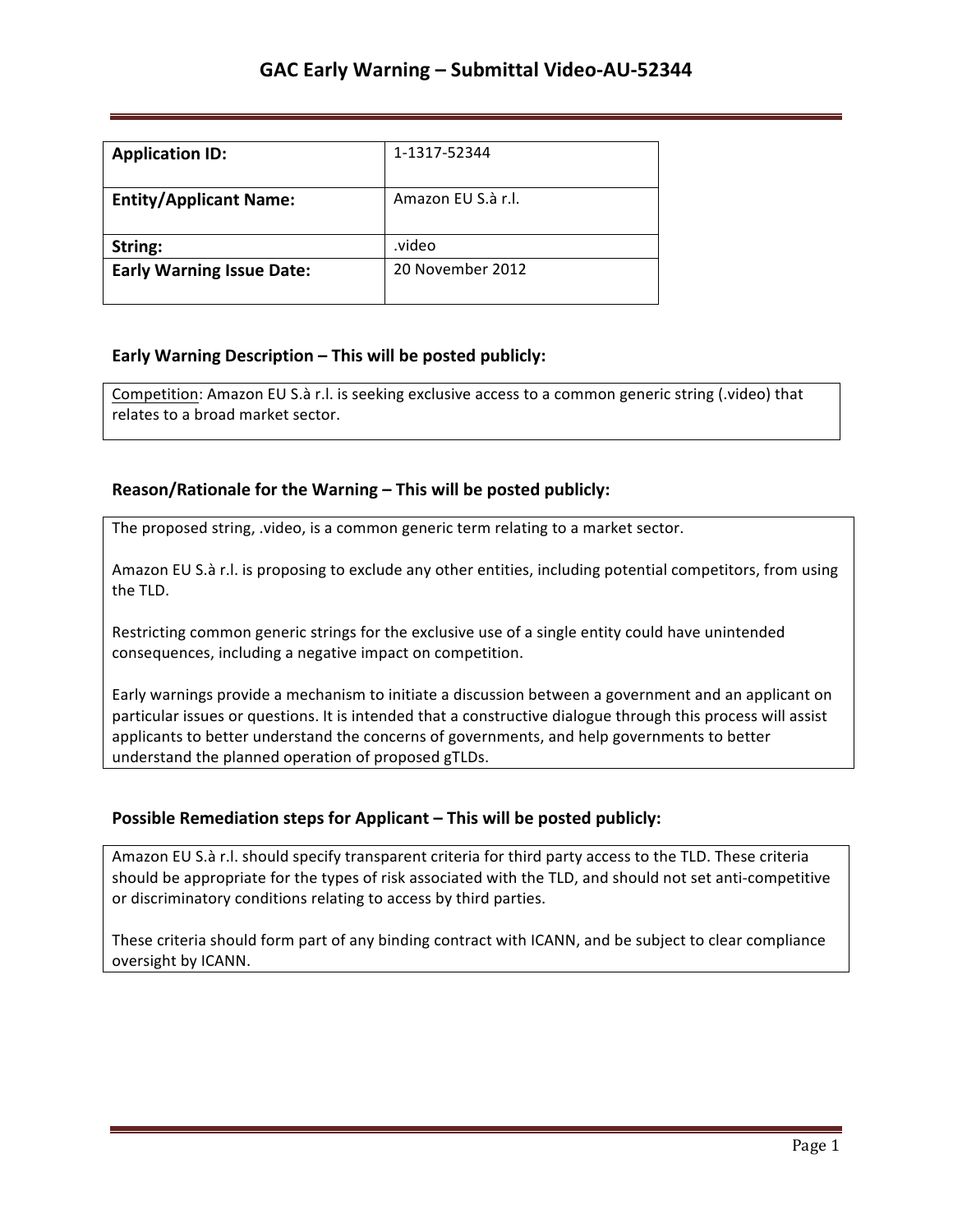## **Further Notes from GAC Member(s) (Optional) – This will be posted publicly:**

This Early Warning is from the Department of Broadband, Communications and the Digital Economy (DBCDE), on behalf of the Australian Government. In the first instance, communications and responses to this early warning should be emailed to gacearlywarning@gac.icann.org, with the text "Australian EW" and the application ID in the subject field.

# **INFORMATION FOR APPLICANTS**

# **About GAC Early Warning**

The GAC Early Warning is a notice only. It is not a formal objection, nor does it directly lead to a process that can result in rejection of the application. However, a GAC Early Warning should be taken seriously as it raises the likelihood that the application could be the subject of GAC Advice on New gTLDs or of a formal objection at a later stage in the process. Refer to section 1.1.2.4 of the Applicant Guidebook (http://newgtlds.icann.org/en/applicants/agb) for more information on GAC Early Warning.

## **Instructions if you receive the Early Warning**

**ICANN** strongly encourages you work with relevant parties as soon as possible to address the concerns voiced in the GAC Early Warning.

### **Asking questions about your GAC Early Warning**

If you have questions or need clarification about your GAC Early Warning, please contact gacearlywarning@gac.icann.org. As highlighted above, ICANN strongly encourages you to contact gacearlywarning@gac.icann.org as soon as practicable regarding the issues identified in the Early Warning. 

### **Continuing with your application**

If you choose to continue with the application, then the "Applicant's Response" section below should be completed. In this section, you should notify the GAC of intended actions, including the expected completion date. This completed form should then be sent to gacearlywarning@gac.icann.org. If your remediation steps involve submitting requests for changes to your application, see the change request process at http://newgtlds.icann.org/en/applicants/customer-service/change-requests.

In the absence of a response, ICANN will continue to process the application as submitted.

### **Withdrawing your application**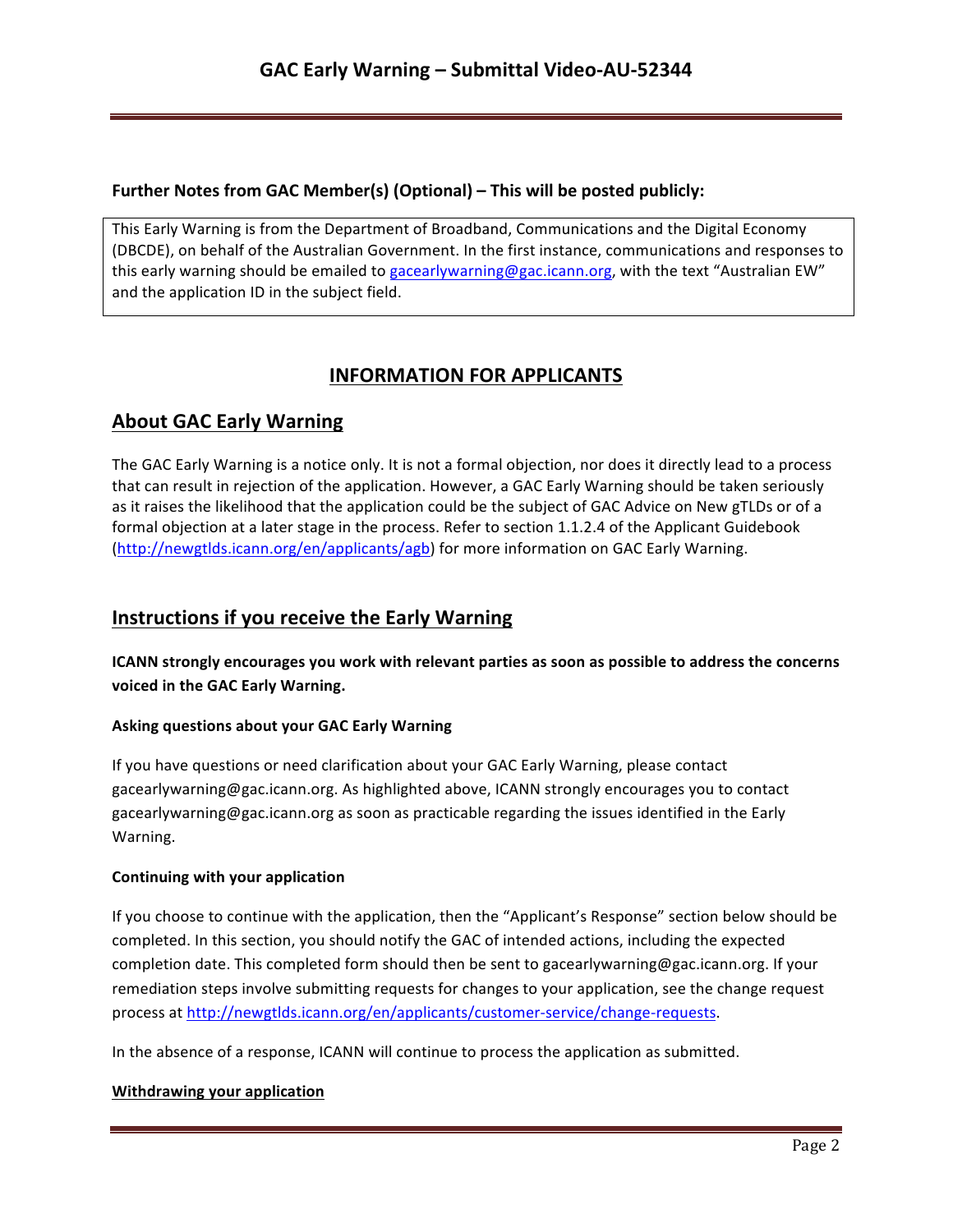# **GAC Early Warning – Submittal Video-AU-52344**

If you choose to withdraw your application within the 21-day window to be eligible for a refund of 80% of the evaluation fee (USD 148,000), please follow the withdrawal process published at http://newgtlds.icann.org/en/applicants/customer-service/withdrawal-refund. Note that an application can still be withdrawn after the 21-day time period; however, the available refund amount is reduced. See section 1.5 of the Applicant Guidebook.

For questions please contact: **gacearlywarning@gac.icann.org** 

### **Applicant Response:**